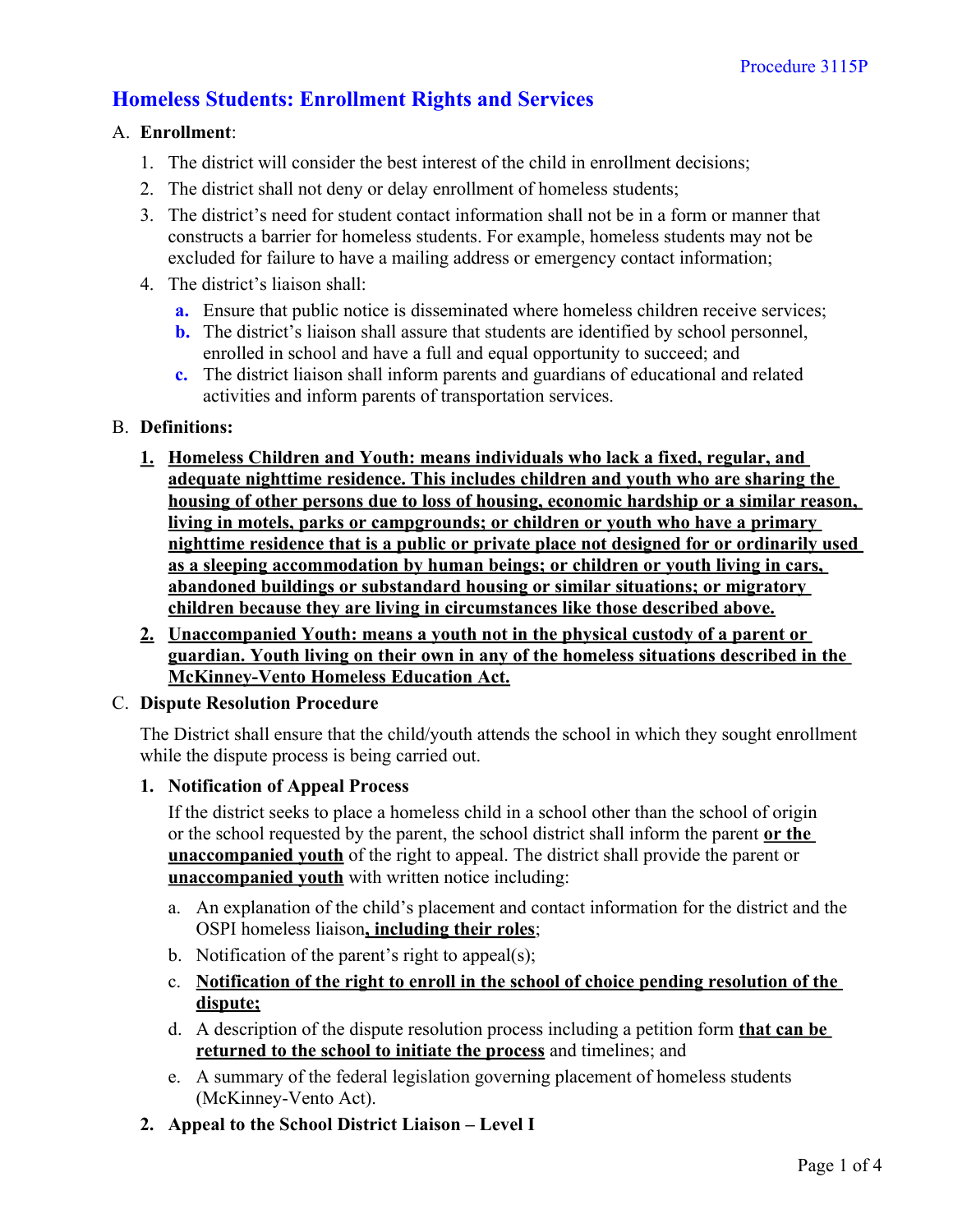If the parent **or unaccompanied youth** disagrees with the district's placement decision, **they** may appeal by filing a written request for dispute resolution with **the school,** the district's homeless liaison or a designee. **If submitted to the school, it will be immediately forwarded to the homeless liaison. The request for dispute resolution must be submitted within fifteen business days of receiving notification of the district's placement.**

The liaison must log the complaint including **a brief description of the situation and reason for the dispute and** the date and time of the complaint was filed.

- a. A copy of the complaint must be forwarded to the liaison's supervisor and the superintendent.
- b. Within five **business** days of the receiving the complaint, the liaison must provide the parent **or unaccompanied youth** with a written decision and notification of the parent's right to appeal.
- **c. The district will verify receipt of the Level I decision;**
- **d.** If the parent **or unaccompanied youth** wishes to appeal, notification must be provided to the district liaison within ten business days of receipt of the Level I decision. The liaison shall provide the parent with an appeals package containing:
	- 1. The complaint filed with the district liaison at Level I,
	- 2. The decision rendered at Level I; and
	- 3. Additional information provided by the parent**, unaccompanied** youth and/or homeless liaison.

# **3. Appeal to the School Superintendent – Level II**

The parent **or unaccompanied youth** may appeal the district liaison's decision to the superintendent or the superintendent's designee using the appeals package provided at Level I.

- a. The superintendent will arrange for a personal conference to be held with the parent **or unaccompanied youth** within five business days of receiving the Level I appeals package.
- b. Within five business days of the conference with the parent **or unaccompanied youth** the superintendent will provide the **that individual** with a written decision **with supporting evidence** and notification of the **their** right to appeal to the OSPI.
- c. **The district will verify receipt of the Level II decision.**
- d. A copy of the superintendent's decision will be forwarded to the district's homeless liaison.
- e. If the parent **or unaccompanied youth** wishes to appeal to the OSPI, notification must be provided to the district homeless liaison within ten business days of receipt of the Level II decision.

# **3. Appeal to the Office of the Superintendent of Public Instruction – Level III**

- a. The district superintendent shall forward a copy of the Level II decision and all written documentation to the OSPI homeless liaison within five days of rendering a decision. **The district will submit the entire dispute package to the OSPI in one complete package by U.S. mail.**
- b. The OSPI's **homeless education coordinator or designee, along with the appropriate agency director, and/or agency assistant superintendent** shall make a **final** decision within **fifteen** business days of receiving the appeal;
- c. The OSPI's decision will be forwarded to the district's homeless liaison. The liaison will distribute the decision to the parent **or unaccompanied youth** and the local superintendent.